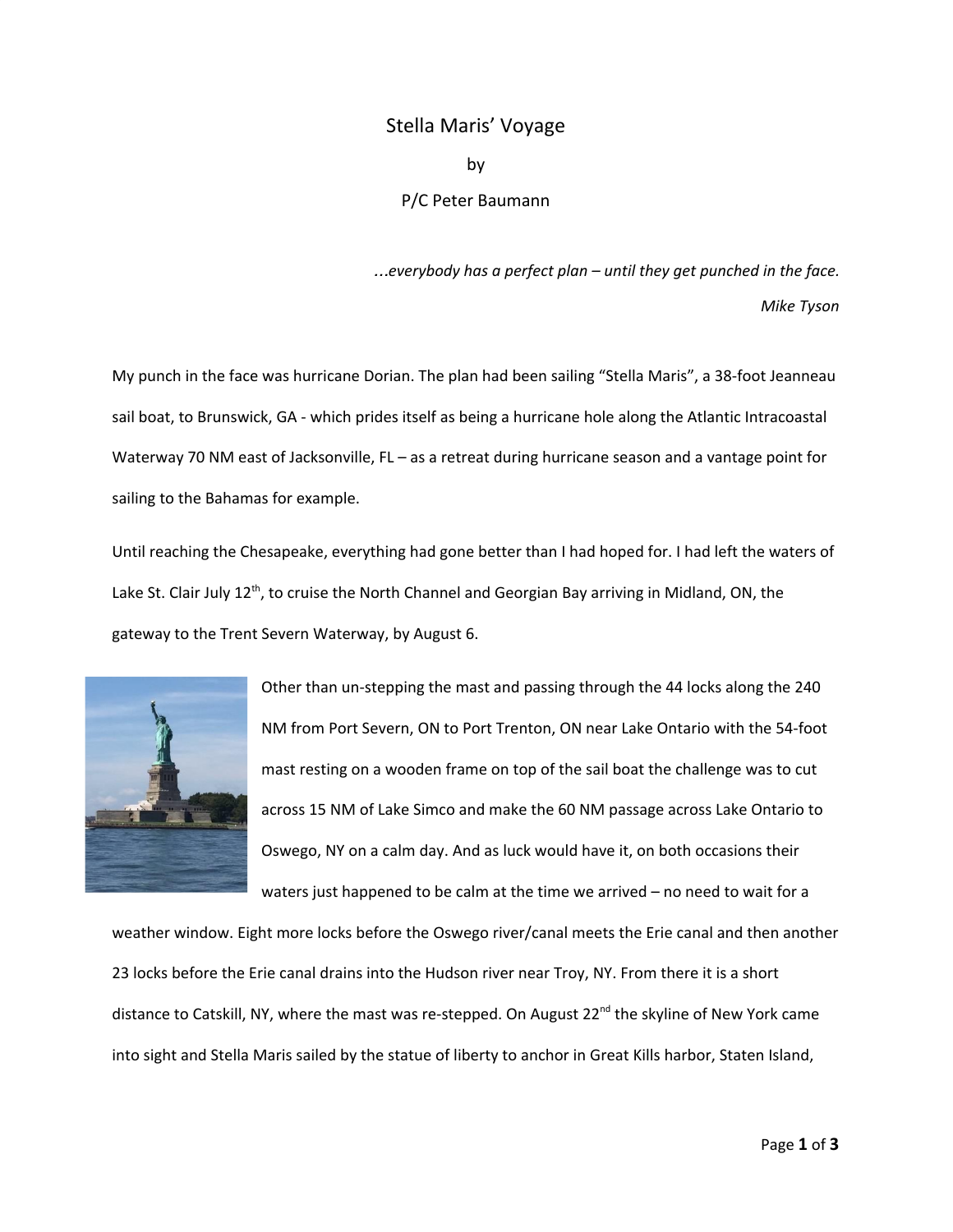NY. This would be the vantage point for the 120 NM or so open ocean stretch solo along the New Jersey coast line to Cape May at the entrance of Delaware Bay. Luck was on my side again; waters were calm, and a light wind came out of the North, when I set off for my overnighter to Cape May. By pre-dawn on Saturday morning I had made it to Cape May, where I dropped the hook near the Coast Guard Academy to catch a few zzz.

Continuing from Cape May up Delaware Bay and into the Delaware river to catch the Chesapeake and Delaware canal near Delaware city tides and currents are to reckon with. Picking the right departure time makes all the difference in reaching your anchorage for the night in a timely fashion. Conveniently,

navigation-software these days has built-in features like predicted tide and current tables – which came in handy sailing up Delaware bay – and down the Chesapeake to Annapolis, MD, America's Sailing Capital on the Severn river.



There is a plethora of marinas around the Severn River and creeks

that drain into it – but the cool thing was, so I thought, to grab a mooring ball in the mooring field near downtown Annapolis and across from the United States Naval Academy. That was Labor Day weekend – it didn't take long for me to realize that with wind out of the Northeast and the resulting swell, the water-taxis, and the holiday weekend boat traffic this wasn't a comfortable place. Passing through the Spa creek draw bridge I found more city-operated mooring balls and a well-protected anchorage in the creek – a dinghy-ride away from the dinghy dock near the harbor master's office building with amenities like showers and a washing machine and dryer. Other than that, the creek anchorage seemed like a nice place to hunker down and wait for hurricane Dorian to pass.

Now here is my punch in the face: In talking to fellow cruisers anchored in the creek, others at home, and two more storm systems forming over the Atlantic-ocean the prevailing opinion was to avoid sailing